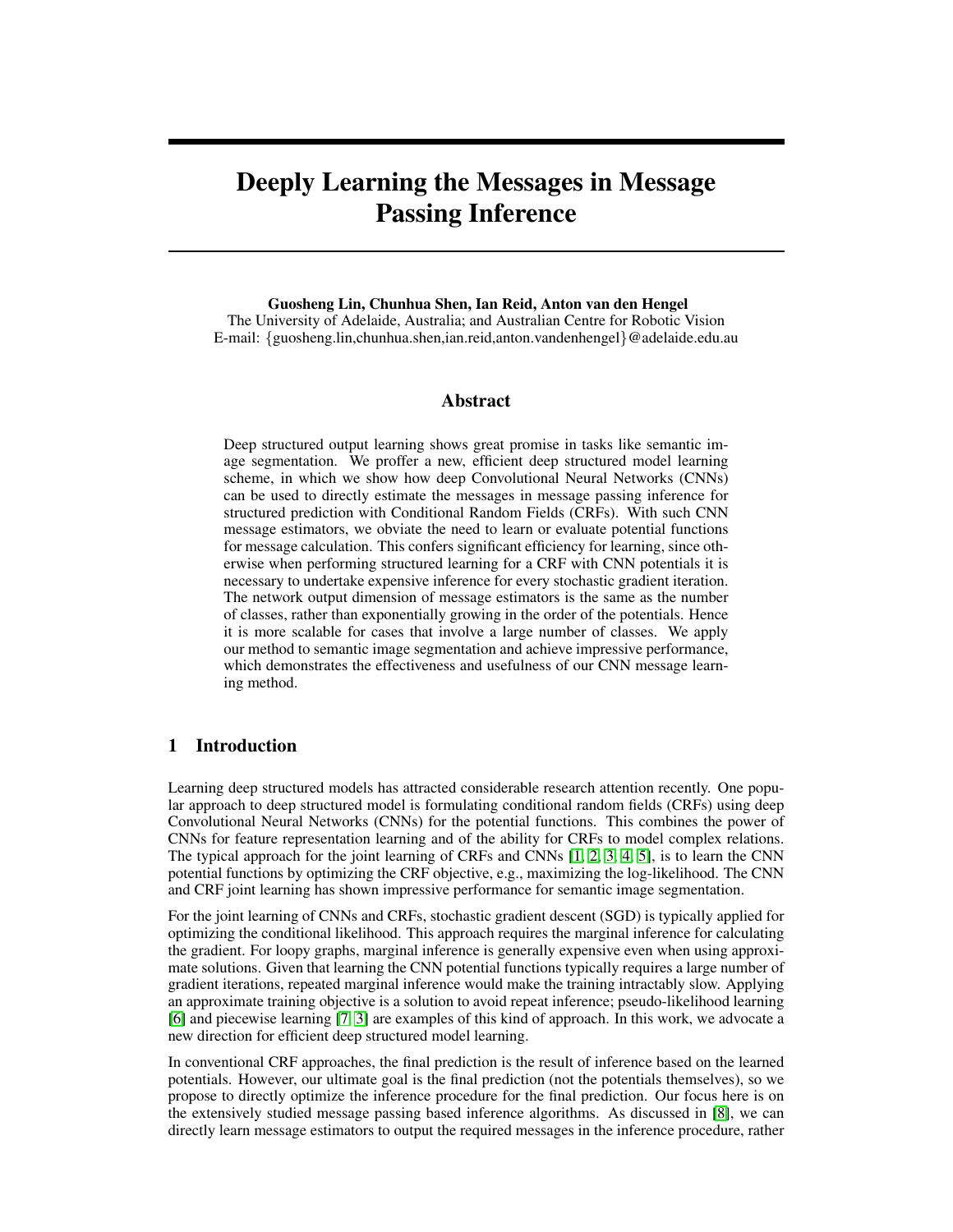than learning the potential functions as in conventional CRF learning approaches. With the learned message estimators, we then obtain the final prediction by performing message passing inference.

Our main contributions are as follows:

1) We explore a new direction for efficient deep structured learning. We propose to *directly learn the messages in message passing inference as training deep CNNs in an end-to-end learning fashion.* Message learning does not require any inference step for the gradient calculation, which allows efficient training. Furthermore, when cast as a tradiational classification task, the network output dimension for message estimation is the same as the number of classes  $(K)$ , while the network output for general CNN potential functions in CRFs is  $K^a$ , which is exponential in the order  $(a)$ of the potentials (for example,  $a = 2$  for pairwise potentials,  $a = 3$  for triple-cliques, etc). Hence CNN based message learning has significantly fewer network parameters and thus is more scalable, especially in cases which involve a large number of classes.

2) The number of iterations in message passing inference can be explicitly taken into consideration in the message learning procedure. In this paper, we are particularly interested in learning messages that are able to offer high-quality CRF prediction results with only one message passing iteration, making the message passing inference very fast.

3) We apply our method to semantic image segmentation on the PASCAL VOC 2012 dataset and achieve impressive performance.

Related work Combining the strengths of CNNs and CRFs for segmentation has been explored in several recent methods. Some methods resort to a simple combination of CNN classifiers and CRFs without joint learning. DeepLab-CRF in [9] first train fully CNN for pixel classification and applies a dense CRF [10] method as a post-processing step. Later the method in [2] extends DeepLab by jointly learning the dense CRFs and CNNs. RNN-CRF in [1] also performs joint learning of CNNs and the dense CRFs. They implement the mean-field inference as Recurrent Neural Networks which facilitates the end-to-end learning. These methods usually use CNNs for modelling the unary potentials only. The work in [3] trains CNNs to model both the unary and pairwise potentials in order to capture contextual information. Jointly learning CNNs and CRFs has also been explored for other applications like depth estimation [4, 11]. The work in [5] explores joint training of Markov random fields and deep networks for predicting words from noisy images and image classification.

All these above-mentioned methods that combine CNNs and CRFs are based upon conventional CRF approaches. They aim to jointly learn or incorporate pre-trained CNN potential functions, and then perform inference/prediction using the potentials. In contrast, our method here directly learns CNN message estimators for the message passing inference, rather than learning the potentials.

The inference machine proposed in [8] is relevant to our work in that it has discussed the idea of directly learning message estimators instead of learning potential functions for structured prediction. They train traditional logistic regressors with hand-crafted features as message estimators. Motivated by the tremendous success of CNNs, we propose to train deep CNNs based message estimators in an end-to-end learning style without using hand-crafted features. Unlike the approach in [8] which aims to learn *variable-to-factor* message estimators, our proposed method aims to learn the *factor-to-variable* message estimators. Thus we are able to naturally formulate the variable marginals – which is the ultimate goal for CRF inference – as the training objective (see Sec. 3.3). The approach in [12] jointly learns CNNs and CRFs for pose estimation, in which they learn the marginal likelihood of body parts but ignore the partition function in the likelihood. Message learning is not discussed in that work, and the exact relationship between this pose estimation approach and message learning remains unclear.

# 2 Learning CRF with CNN potentials

Before describing our message learning method, we review the CRF-CNN joint learning approach and discuss limitations. An input image is denoted by  $x \in \mathcal{X}$  and the corresponding labeling mask is denoted by  $y \in \mathcal{Y}$ . The energy function is denoted by  $E(y, x)$ , which measures the score of the prediction  $y$  given the input image  $x$ . We consider the following form of conditional likelihood:

$$
P(\mathbf{y}|\mathbf{x}) = \frac{1}{Z(\mathbf{x})} \exp\left[-E(\mathbf{y}, \mathbf{x})\right] = \frac{\exp\left[-E(\mathbf{y}, \mathbf{x})\right]}{\sum_{\mathbf{y}'} \exp\left[-E(\mathbf{y}', \mathbf{x})\right]}.
$$
 (1)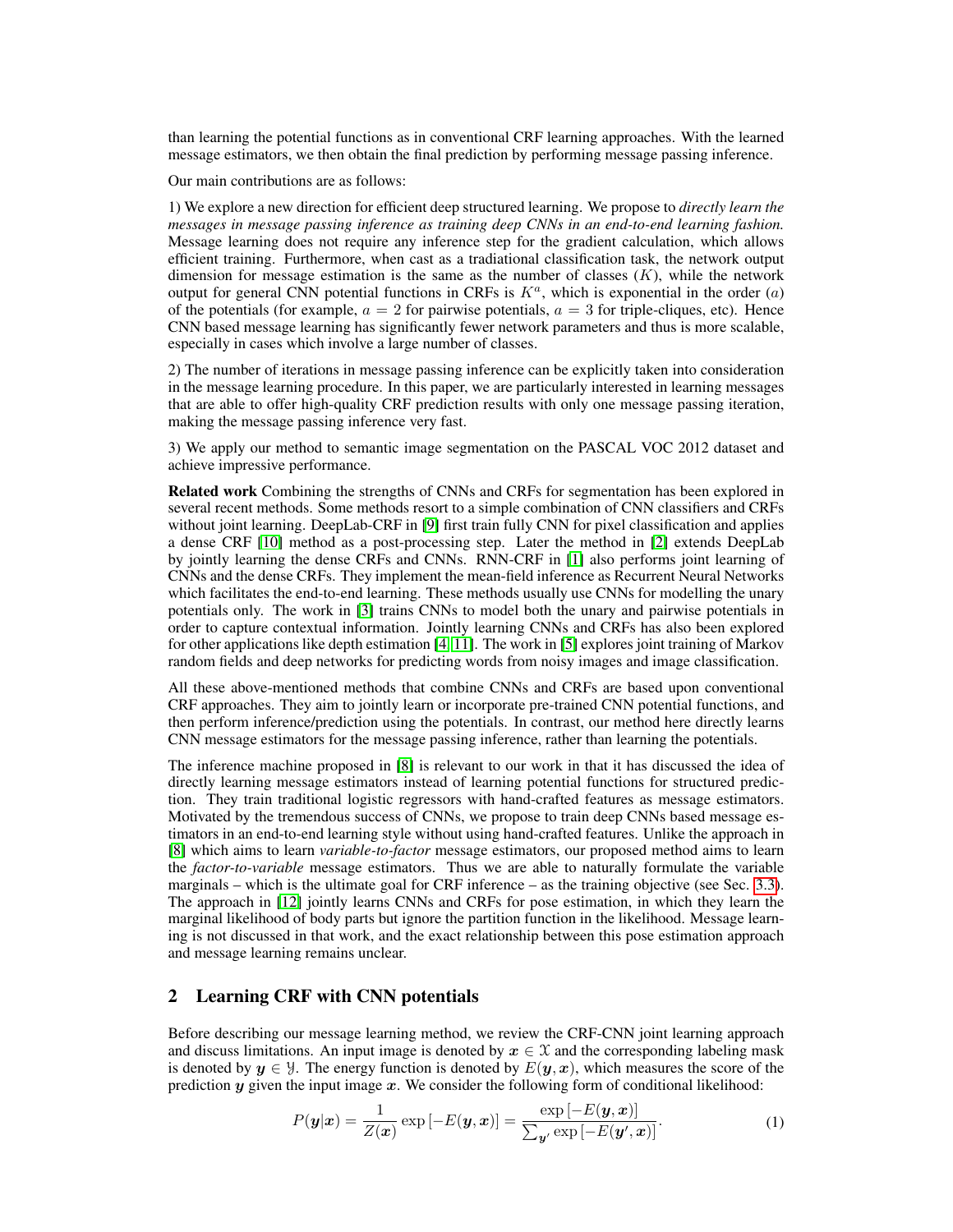Here  $Z$  is the partition function. The CRF model is decomposed by a factor graph over a set of factors F. Generally, the energy function is written as a sum of potential functions (factor functions):

$$
E(\mathbf{y}, \mathbf{x}) = \sum_{F \in \mathcal{F}} E_F(\mathbf{y}_F, \mathbf{x}_F).
$$
 (2)

Here F indexes one factor in the factor graph;  $y_F$  denotes the variable nodes which are connected to the factor  $F$ ;  $E_F$  is the (log-) potential function (factor function). The potential function can be a unary, pairwise, or high-order potential function. The recent method in [3] describes examples of constructing general CNN based unary and pairwise potentials.

Take semantic image segmentation as an example. To predict the pixel labels of a test image, we can find the mode of the joint label distribution by solving the maximum a posteriori (MAP) inference problem:  $y^* = \argmax_y P(y|x)$ . We can also obtain the final prediction by calculating the label marginal distribution of each variable, which requires to solve a marginal inference problem:

$$
\forall p \in \mathcal{N}: \ P(y_p|\mathbf{x}) = \sum_{\mathbf{y} \setminus y_p} P(\mathbf{y}|\mathbf{x}). \tag{3}
$$

Here  $y\backslash y_p$  indicates the output variables y excluding  $y_p$ . For a general CRF graph with cycles, the above inference problems is known to be NP-hard, thus approximate inference algorithms are applied. Message passing is a type of widely applied algorithms for approximate inference: loopy belief propagation (BP) [13], tree-reweighted message passing [14] and mean-field approximation [13] are examples of the message passing methods.

CRF-CNN joint learning aims to learn CNN potential functions by optimizing the CRF objective, typically, the negative conditional log-likelihood, which is:

$$
-\log P(\mathbf{y}|\mathbf{x};\boldsymbol{\theta}) = E(\mathbf{y}, \mathbf{x};\boldsymbol{\theta}) + \log Z(\mathbf{x};\boldsymbol{\theta}). \tag{4}
$$

The energy function  $E(y, x)$  is constructed by CNNs, for which all the network parameters are denoted by  $\theta$ . Adding regularization, minimizing negative log-likelihood for CRF learning is:

$$
\min_{\boldsymbol{\theta}} \frac{\lambda}{2} ||\boldsymbol{\theta}||_2^2 + \sum_{i=1}^N [E(\boldsymbol{y}^{(i)}, \boldsymbol{x}^{(i)}; \boldsymbol{\theta}) + \log Z(\boldsymbol{x}^{(i)}; \boldsymbol{\theta})]. \tag{5}
$$

Here  $\bm{x}^{(i)},\bm{y}^{(i)}$  denote the *i*-th training image and its segmentation mask; N is the number of training images;  $\lambda$  is the weight decay parameter. We can apply stochastic gradient descent (SGD) to optimize the above problem for learning  $\theta$ . The energy function  $E(y, x; \theta)$  is constructed from CNNs, and its gradient  $\nabla_{\theta} E(y, x; \theta)$  can be easily computed by applying the chain rule as in conventional CNNs. However, the partition function  $Z$  brings difficulties for optimization. Its gradient is:

$$
\nabla_{\theta} \log Z(\boldsymbol{x}; \theta) = \sum_{\boldsymbol{y}} \frac{\exp[-E(\boldsymbol{y}, \boldsymbol{x}; \theta)]}{\sum_{\boldsymbol{y}'} \exp[-E(\boldsymbol{y}', \boldsymbol{x}; \theta)]} \nabla_{\theta}[-E(\boldsymbol{y}, \boldsymbol{x}; \theta)]
$$

$$
= -\mathbb{E}_{\boldsymbol{y} \sim P(\boldsymbol{y} | \boldsymbol{x}; \theta)} \nabla_{\theta} E(\boldsymbol{y}, \boldsymbol{x}; \theta). \tag{6}
$$

Direct calculation of the above gradient is computationally infeasible for general CRF graphs. Usually it is necessary to perform approximate marginal inference to calculate the gradients at each SGD iteration [13]. However, repeated marginal inference can be extremely expensive, as discussed in [3]. CNN training usually requires a huge number of SGD iterations (hundreds of thousands, or even millions), hence this inference based learning approach is in general not scalable or even infeasible.

## 3 Learning CNN message estimators

In conventional CRF approaches, the potential functions are first learned, and then inference is performed based on the learned potential functions to generate the final prediction. In contrast, our approach directly optimizes the inference procedure for final prediction. We propose to learn CNN estimators to directly output the required intermediate values in an inference algorithm.

Here we focus on the message passing based inference algorithm which has been extensively studied and widely applied. In the CRF prediction procedure, the "message" vectors are recursively calculated based on the learned potentials. We propose to construct and learn CNNs to directly estimate these messages in the message passing procedure, rather than learning the potential functions. In particular, we directly learn factor-to-variable message estimators. Our message learning framework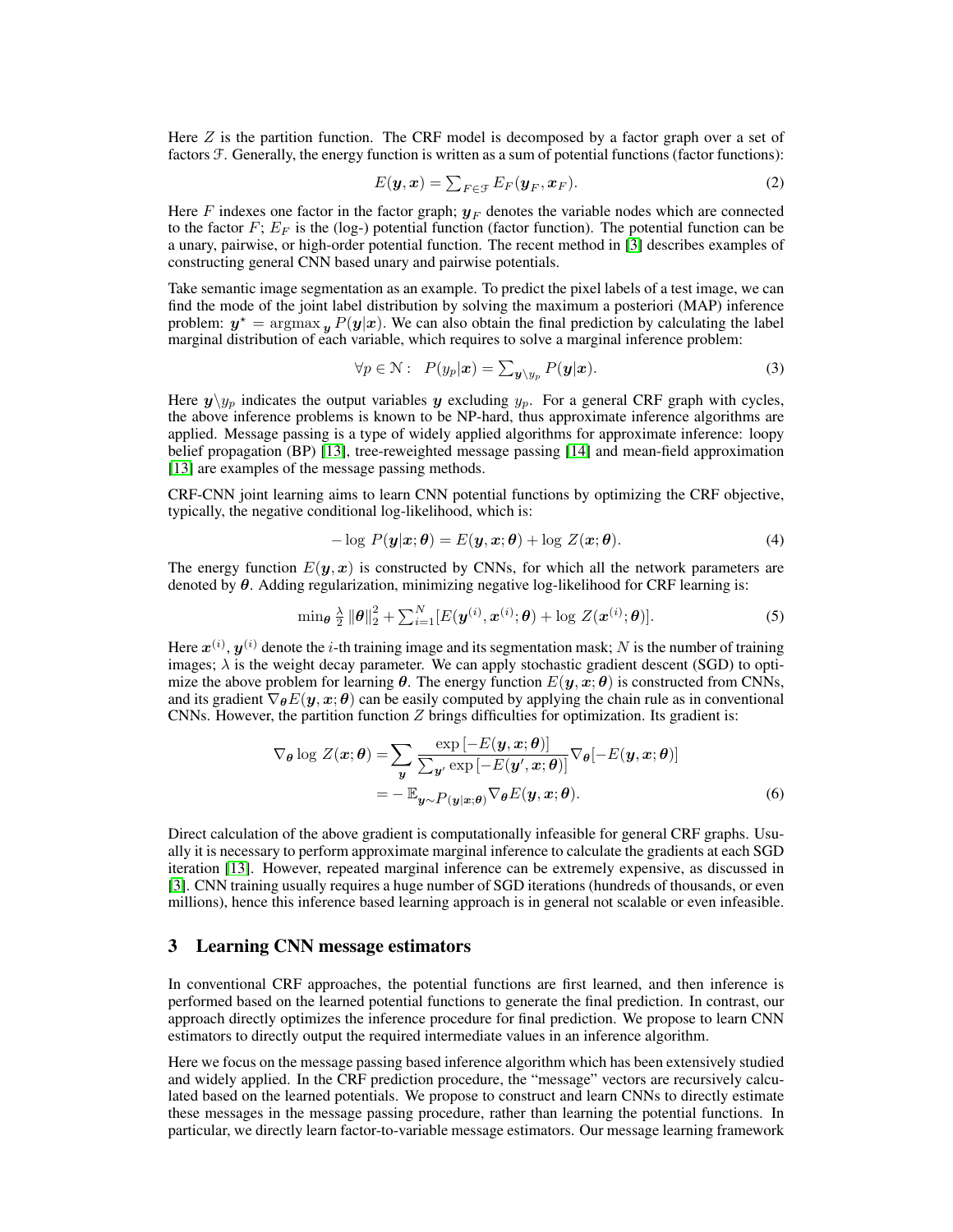is general and can accommodate all message passing based algorithms such as loopy belief propagation (BP) [13], mean-field approximation [13] and their variants. Here we discuss using loopy BP for calculating variable marginals. As shown by Yedidia et al. [15], loopy BP has a close relation with Bethe free energy approximation.

Typically, the message is a  $K$ -dimensional vector  $(K$  is the number of classes) which encodes the information of the label distribution. For each variable-factor connection, we need to recursively compute the variable-to-factor message:  $\beta_{p\to F}\in\mathbb{R}^K$ , and the factor-to-variable message:  $\beta_{F\to p}\in$  $\mathbb{R}^K$ . The unnormalized variable-to-factor message is computed as:

$$
\bar{\boldsymbol{\beta}}_{p \to F}(y_p) = \sum_{F' \in \mathcal{F}_p \backslash F} \boldsymbol{\beta}_{F' \to p}(y_p). \tag{7}
$$

Here  $\mathcal{F}_p$  is a set of factors connected to the variable p;  $\mathcal{F}_p\backslash F$  is the set of factors  $\mathcal{F}_p$  excluding the factor  $\overline{F}$ . For loopy graphs, the variable-to-factor message is normalized at each iteration:

$$
\beta_{p \to F}(y_p) = \log \frac{\exp \bar{\beta}_{p \to F}(y_p)}{\sum_{y'_p} \exp \bar{\beta}_{p \to F}(y'_p)}.
$$
\n(8)

The factor-to-variable message is computed as:

$$
\beta_{F \to p}(y_p) = \log \sum_{\mathbf{y}'_F \backslash y'_p, y'_p = y_p} \exp \bigg[ -E_F(\mathbf{y}'_F) + \sum_{q \in \mathcal{N}_F \backslash p} \beta_{q \to F}(y'_q) \bigg]. \tag{9}
$$

Here  $\mathcal{N}_F$  is a set of variables connected to the factor  $F$ ;  $\mathcal{N}_F \backslash p$  is the set of variables  $\mathcal{N}_F$  excluding the variable p. Once we get all the factor-to-variable messages of one variable node, we are able to calculate the marginal distribution (beliefs) of that variable:

$$
P(y_p|\boldsymbol{x}) = \sum_{\boldsymbol{y} \setminus y_p} P(\boldsymbol{y}|\boldsymbol{x}) = \frac{1}{Z_p} \exp\bigg[\sum_{F \in \mathcal{F}_p} \beta_{F \to p}(y_p)\bigg],\tag{10}
$$

in which  $Z_p$  is a normalizer:  $Z_p = \sum_{y_p} \exp\left[\sum_{F \in \mathcal{F}_p} \beta_{F \to p}(y_p)\right]$ .

### 3.1 CNN message estimators

The calculation of factor-to-variable message  $\beta_{F\to p}$  depends on the variable-to-factor messages  $\beta_{p\to F}$ . Substituting the definition of  $\beta_{p\to F}$  in (8),  $\beta_{F\to p}$  can be re-written as:

$$
\beta_{F \to p}(y_p) = \log \sum_{\mathbf{y}'_F \setminus y'_p, y'_p = y_p} \exp \left\{ -E_F(\mathbf{y}'_F) + \sum_{q \in \mathcal{N}_F \setminus p} \left[ \log \frac{\exp \bar{\beta}_{q \to F}(y'_q)}{\sum_{y''_q} \exp \bar{\beta}_{q \to F}(y''_q)} \right] \right\}
$$
  
\n
$$
= \log \sum_{\mathbf{y}'_F \setminus y'_q, y'_p = y_p} \exp \left\{ -E_F(\mathbf{y}'_F) + \sum_{q \in \mathcal{N}_F \setminus p} \left[ \log \frac{\exp \sum_{F' \in \mathcal{F}_q \setminus F} \beta_{F' \to q}(y'_q)}{\sum_{y''_q} \exp \sum_{F' \in \mathcal{F}_q \setminus F} \beta_{F' \to q}(y''_q)} \right] \right\}
$$
\n(11)

Here q denotes the variable node which is connected to the node  $p$  by the factor  $F$  in the factor graph. We refer to the variable node q as a neighboring node of q.  $N_F \pmb{\triangledown}$  is a set of variables connected to the factor  $F$  excluding the node  $p$ . Clearly, for a pairwise factor which only connects to two variables, the set  $N_F \backslash p$  only contains one variable node. The above equations show that the factor-to-variable message  $\beta_{F\to p}$  depends on the potential  $E_F$  and  $\beta_{F'\to q}$ . Here  $\beta_{F'\to q}$  is the factor-to-variable message which is calculated from a neighboring node q and a factor  $F' \neq F$ .

Conventional CRF learning approaches learn the potential function then follow the above equations to compute the messages for calculating marginals. As discussed in [8], given that the goal is to estimate the marginals, it is not necessary to exactly follow the above equations, which involve learning potential functions, to calculate messages. We can directly learn message estimators, rather than indirectly learning the potential functions as in conventional methods.

Consider the calculation in (11). The message  $\beta_{F\to p}$  depends on the observation  $x_{pF}$  and the messages  $\beta_{F' \to q}$ . Here  $x_{pF}$  denotes the observations that correspond to the node p and the factor F. We are able to formulate a factor-to-variable message estimator which takes  $x_{pF}$  and  $\beta_{F' \to q}$  as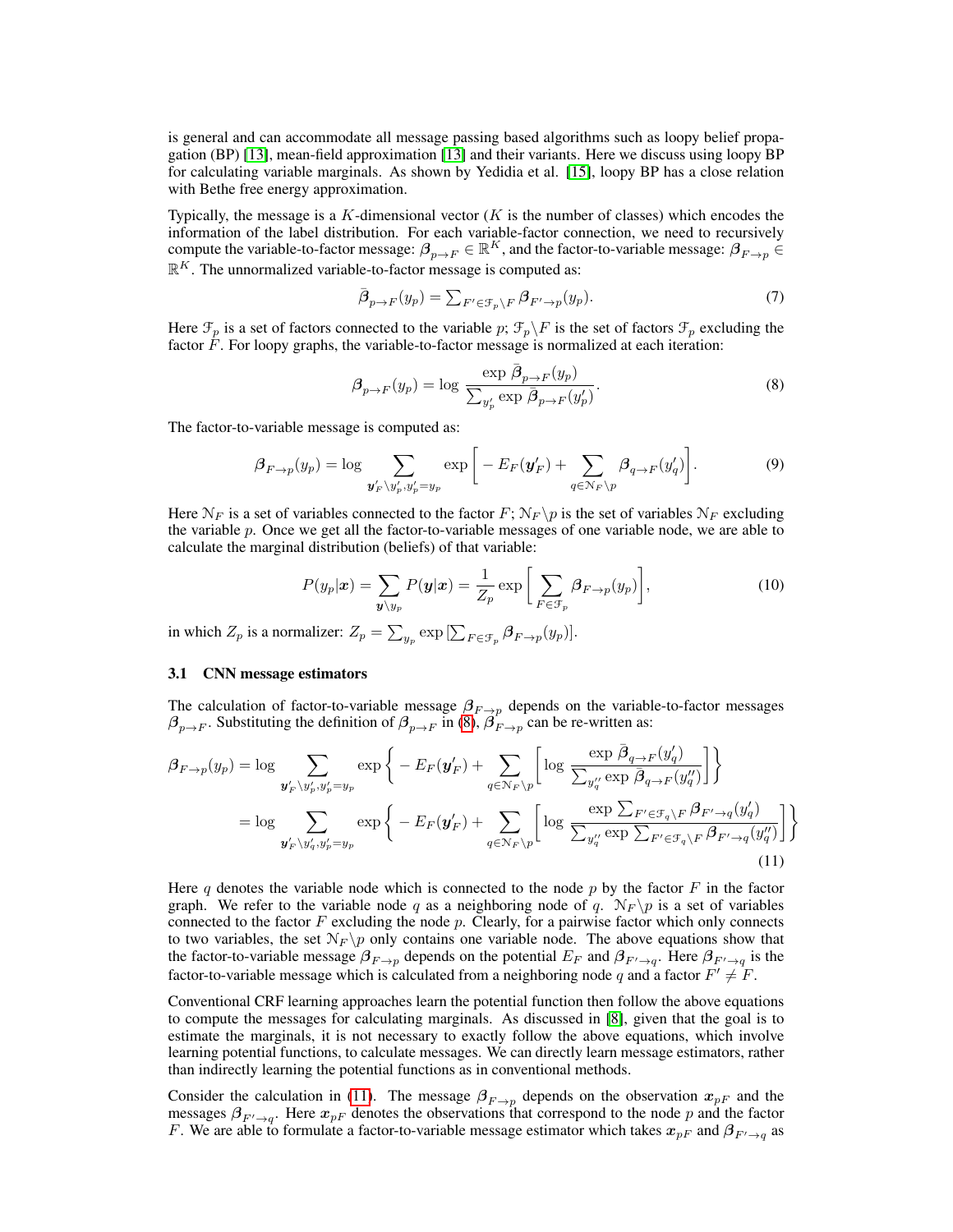inputs and outputs the message vector, and we directly learn such estimators. Since one message  $\beta_{F\to p}$  depends on a number of previous messages  $\beta_{F'\to q},$  we can formulate a sequence of message estimators to model the dependence. Thus the output from a previous message estimator will be the input of the following message estimator.

There are two message passing strategies for loopy BP: synchronous and asynchronous passing. We here focus on the synchronous message passing, for which all messages are computed before passing them to the neighbors. The synchronous passing strategy results in much simpler message dependences than the asynchronous strategy, which simplifies the training procedure. We define one inference iteration as one pass of the graph with the synchronous passing strategy.

We propose to learn CNN based factor-to-variable message estimator. The message estimator models the interaction between neighboring variable nodes. We denote by  $M$  a message estimator. The factor-to-variable message is calculated as:

$$
\beta_{F \to p}(y_p) = M_F(\boldsymbol{x}_{pF}, \mathbf{d}_{pF}, y_p). \tag{12}
$$

We refer to  $d_{pF}$  as the dependent message feature vector which encodes all dependent messages from the neighboring nodes that are connected to the node  $p$  by  $F$ . Note that the dependent messages are the output of message estimators at the previous inference iteration. In the case of running only one message passing iteration, there are no dependent messages for  $M_F$ , and thus we do not need to incorporate  $d_{pF}$ . To have a general exposition, we here describe the case of running arbitrarily many inference iterations.

We can choose any effective strategy to generate the feature vector  $d_{pF}$  from the dependent messages. Here we discuss a simple example. According to (11), we define the feature vector  $d_{pF}$  as a K-dimensional vector which aggregates all dependent messages. In this case,  $d_{pF}$  is computed as:

$$
\mathbf{d}_{pF}(y) = \sum_{q \in \mathcal{N}_F \backslash p} \left[ \log \frac{\exp \sum_{F' \in \mathcal{F}_q \backslash F} M_{F'}(\boldsymbol{x}_{qF'}, \mathbf{d}_{qF'}, y)}{\sum_{y'} \exp \sum_{F' \in \mathcal{F}_q \backslash F} M_{F'}(\boldsymbol{x}_{qF'}, \mathbf{d}_{qF'}, y')} \right]. \tag{13}
$$

With the definition of  $d_{pF}$  in (13) and  $\beta_{F\to p}$  in (12), it clearly shows that the message estimation requires evaluating a sequence of message estimators. Another example is to concatenate all dependent messages to construct the feature vector  $\mathbf{d}_{pF}$ .

There are different strategies to formulate the message estimators in different iterations. One strategy is using the same message estimator across all inference iterations. In this case the message estimator becomes a recursive function, and thus the CNN based estimator becomes a recurrent neural network (RNN). Another strategy is to formulate different estimator for each inference iteration.

#### 3.2 Details for message estimator networks

We formulate the estimator  $M_F$  as a CNN, thus the estimation is the network outputs:

$$
\boldsymbol{\beta}_{F \to p}(y_p) = M_F(\boldsymbol{x}_{pF}, \mathbf{d}_{pF}, y_p; \boldsymbol{\theta}_F) = \sum_{k=1}^{K} \delta(k = y_p) z_{pF,k}(\boldsymbol{x}, \mathbf{d}_{pF}; \boldsymbol{\theta}_F).
$$
(14)

Here  $\theta_F$  denotes the network parameter which we need to learn.  $\delta(\cdot)$  is the indicator function, which equals 1 if the input is true and 0 otherwise. We denote by  $z_{pF} \in \mathbb{R}^K$  as the K-dimensional output vector ( $K$  is the number of classes) of the message estimator network for the node  $p$  and the factor  $F$ ;  $z_{pF,k}$  is the k-th value in the network output  $z_{pF}$  corresponding to the k-th class.

We can consider any possible strategies for implementing  $z_{pF}$  with CNNs. For example, we here describe a strategy which is analogous to the network design in [3]. We denote by  $C^{(1)}$  as a fully convolutional network (FCNN) [16] for convolutional feature generation, and  $C^{(2)}$  as a traditional fully connected network for message estimation.

Given an input image x, the network output  $C^{(1)}(x) \in \mathbb{R}^{N_1 \times N_2 \times r}$  is a convolutional feature map, in which  $N_1 \times N_2 = N$  is the feature map size and r is the dimension of one feature vector. Each spatial position (each feature vector) in the feature map  $C^{(1)}(x)$  corresponds to one variable node in the CRF graph. We denote by  $C^{(1)}(\mathbf{x}, p) \in \mathbb{R}^r$ , the feature vector corresponding to the variable node p. Likewise,  $C^{(1)}(x, N_F \backslash p) \in \mathbb{R}^r$  is the averaged vector of the feature vectors that correspond to the set of nodes  $\mathcal{N}_F \backslash p$ . Recall that  $\mathcal{N}_F \backslash p$  is a set of nodes connected by the factor F excluding the node p. For pairwise factors,  $N_F \pmb{\setminus} p$  contains only one node.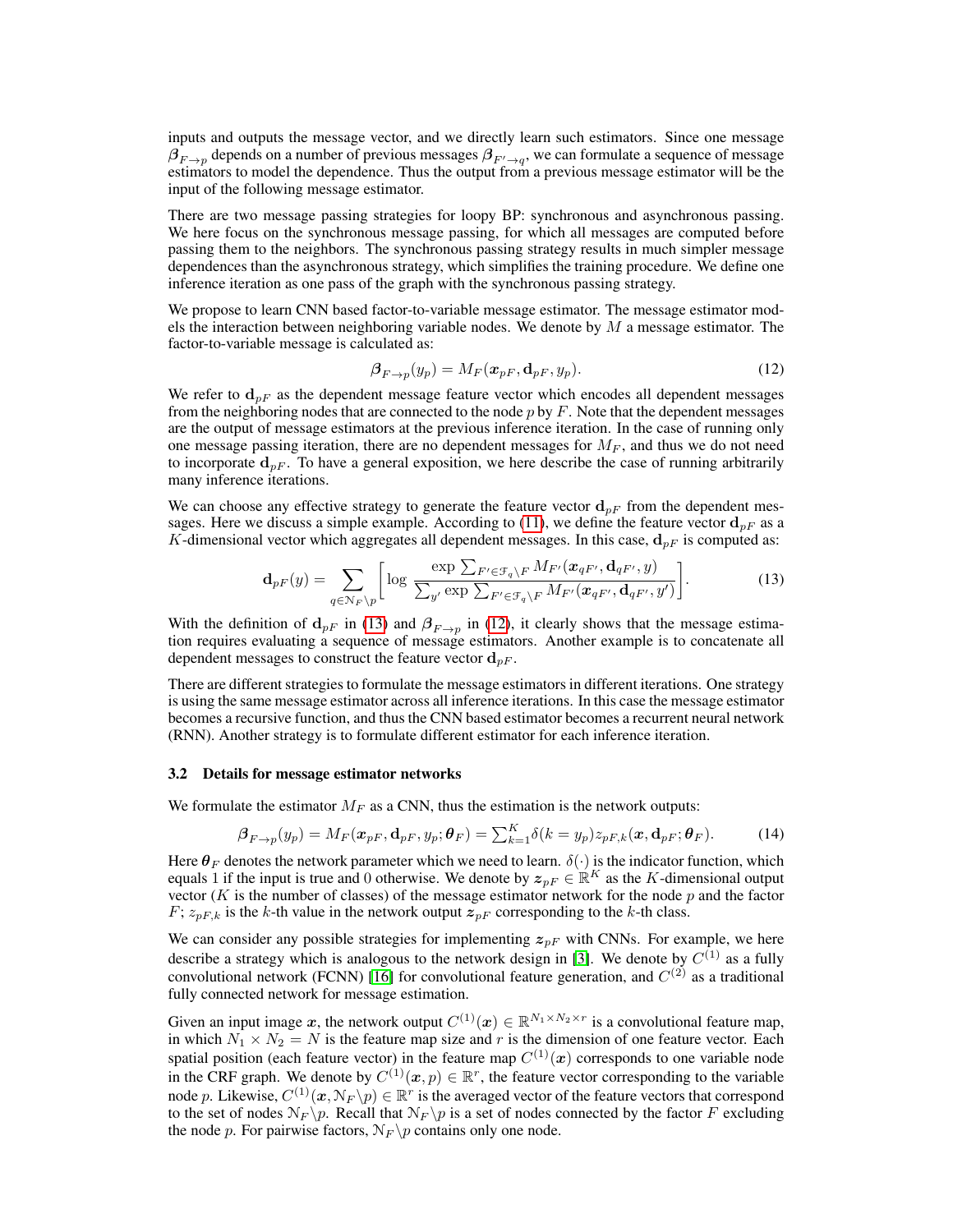We construct the feature vector  $z_{pF}^{C^{(1)}} \in \mathbb{R}^{2r}$  for the node-factor pair  $(p, F)$  by concatenating  $C^{(1)}(\mathbf{x},p)$  and  $C^{(1)}(\mathbf{x},\mathcal{N}_F \backslash p)$ . Finally, we concatenate the node-factor feature vector  $z_{pF}^{C^{(1)}}$  and the dependent message feature vector  $\mathbf{d}_{pF}$  as the input for the second network  $C^{(2)}$ . Thus the input dimension for  $C^{(2)}$  is  $(2r+K)$ . For running only one inference iteration, the input for  $C^{(2)}$  is  $z_{pF}^{C^{(1)}}$ alone. The final output from the second network  $C^{(2)}$  is the K-dimensional message vector  $z_{pF}$ . To sum up, we generate the final message vector  $z_{pF}$  as:

$$
\boldsymbol{z}_{pF} = C^{(2)} \{ [ C^{(1)}(\boldsymbol{x}, p)^{\top}; C^{(1)}(\boldsymbol{x}, \mathcal{N}_F \backslash p)^{\top}; \mathbf{d}_{pF}^{\top} ]^{\top} \}.
$$
 (15)

For a general CNN based potential function in conventional CRFs, the potential network is usually required to have a large number of output units (exponential in the order of the potentials). For example, it requires  $K^2$  (K is the number of classes) outputs for the pairwise potentials [3]. A large number of output units would significantly increase the number of network parameters. It leads to expensive computations and tends to over-fit the training data. In contrast, for learning our CNN message estimator, we only need to formulate  $K$  output units for the network. Clearly it is more scalable in the cases of a large number of classes.

#### 3.3 Training CNN message estimators

Our goal is to estimate the variable marginals in (3), which can be re-written with the estimators:

$$
P(y_p|\boldsymbol{x}) = \sum_{\boldsymbol{y} \setminus y_p} P(\boldsymbol{y}|\boldsymbol{x}) = \frac{1}{Z_p} \exp \bigg[ \sum_{F \in \mathcal{F}_p} \beta_{F \to p}(y_p) \bigg] = \frac{1}{Z_p} \exp \sum_{F \in \mathcal{F}_p} M_F(\boldsymbol{x}_{pF}, \mathbf{d}_{pF}, y_p; \boldsymbol{\theta}_F).
$$

Here  $Z_p$  is the normalizer. The ideal variable marginal, for example, has the probability of 1 for the ground truth class and 0 for the remaining classes. Here we consider the cross entropy loss between the ideal marginal and the estimated marginal.

$$
J(\boldsymbol{x}, \hat{\boldsymbol{y}}; \boldsymbol{\theta}) = -\sum_{p \in \mathcal{N}} \sum_{y_p=1}^{K} \delta(y_p = \hat{y}_p) \log P(y_p | \boldsymbol{x}; \boldsymbol{\theta})
$$
  
= 
$$
-\sum_{p \in \mathcal{N}} \sum_{y_p=1}^{K} \delta(y_p = \hat{y}_p) \log \frac{\exp \sum_{F \in \mathcal{F}_p} M_F(\boldsymbol{x}_{pF}, \mathbf{d}_{pF}, y_p; \boldsymbol{\theta}_F)}{\sum_{y'_p} \exp \sum_{F \in \mathcal{F}_p} M_F(\boldsymbol{x}_{pF}, \mathbf{d}_{pF}, y'_p; \boldsymbol{\theta}_F)}, \qquad (16)
$$

in which  $\hat{y}_p$  is the ground truth label for the variable node p. Given a set of N training images and label masks, the optimization problem for learning the message estimator network is:

$$
\min_{\boldsymbol{\theta}} \frac{\lambda}{2} \|\boldsymbol{\theta}\|_2^2 + \sum_{i=1}^N J(\boldsymbol{x}^{(i)}, \hat{\boldsymbol{y}}^{(i)}; \boldsymbol{\theta}). \tag{17}
$$

The work in [8] proposed to learn the variable-to-factor message ( $\beta_{p\to F}$ ). Unlike their approach, we aim to learn the factor-to-variable message  $(\beta_{F\to p}),$  for which we are able to naturally formulate the variable marginals, which is the ultimate goal for prediction, as the training objective. Moreover, for learning  $\beta_{n\to F}$  in their approach, the message estimator will depend on all neighboring nodes (connected by any factors). Given that variable nodes will have different numbers of neighboring nodes, they only consider a fixed number of neighboring nodes (e.g., 20) and concatenate their features to generate a fixed-length feature vector for classification. In our case for learning  $\beta_{F\to p}$ , the message estimator only depends on a fixed number of neighboring nodes (connected by one factor), thus we do not have this problem. Most importantly, they learn message estimators by training traditional probabilistic classifiers (e.g., simple logistic regressors) with hand-craft features, and in contrast, we train deep CNNs in an end-to-end learning style without using hand-craft features.

#### 3.4 Message learning with inference-time budgets

One advantage of message learning is that we are able to explicitly incorporate the expected number of inference iterations into the learning procedure. The number of inference iterations defines the learning sequence of message estimators. This is particularly useful if we aim to learn the estimators which are capable of high-quality predictions within only a few inference iterations. In contrast,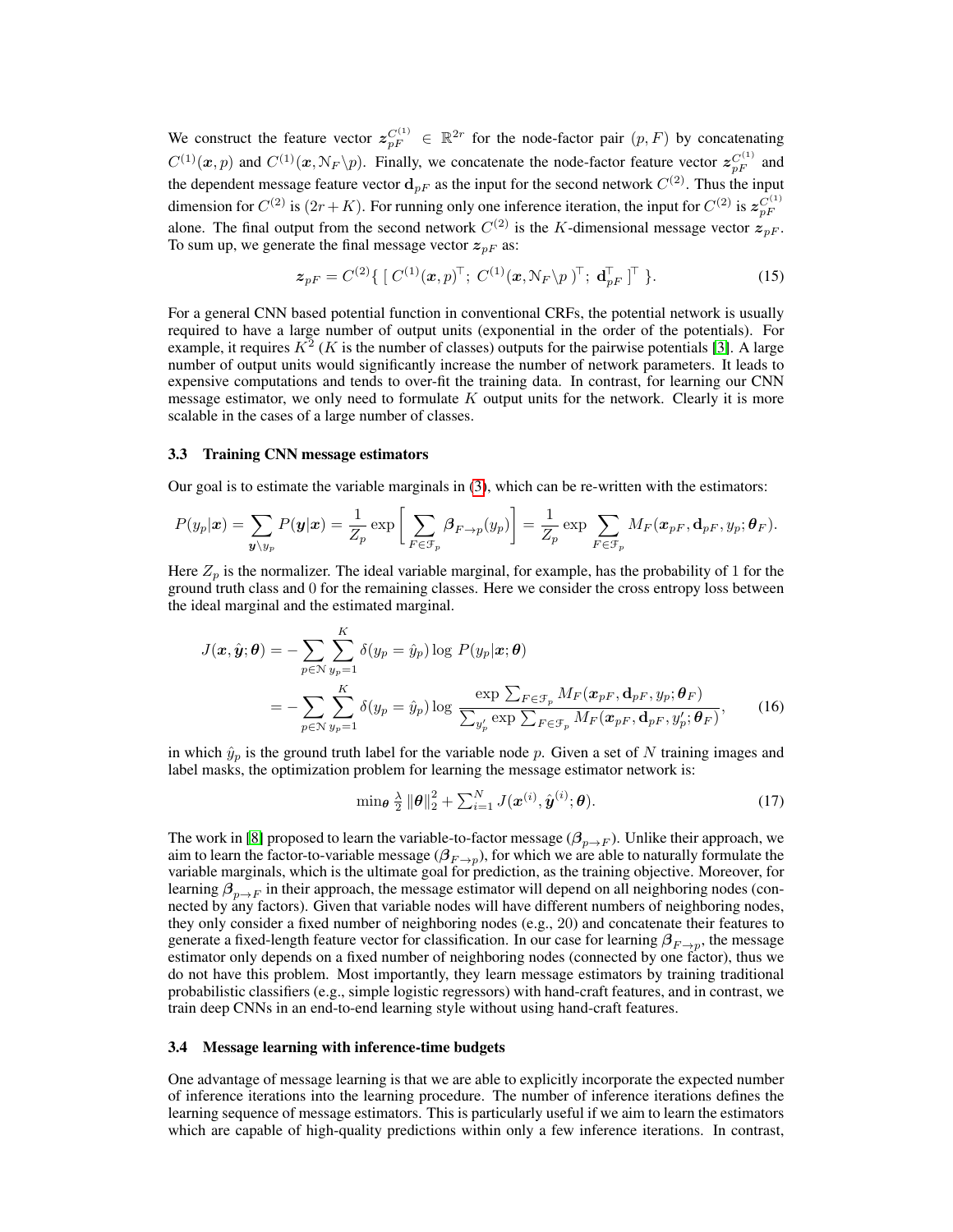Table 1: Segmentation results on the PASCAL VOC 2012 "val" set. We compare with several recent CNN based methods with available results on the "val" set. Our method performs the best.

| method                     | training set         | # train (approx.) | IoU val set |  |  |
|----------------------------|----------------------|-------------------|-------------|--|--|
| ContextDCRF [3]            | VOC extra            | 10k               | 70.3        |  |  |
| Zoom-out [17]              | VOC extra            | 10k               | 63.5        |  |  |
| Deep-struct [2]            | VOC extra            | 10k               | 64.1        |  |  |
| DeepLab-CRF [9]            | VOC extra            | 10k               | 63.7        |  |  |
| DeepLap-MCL <sup>[9]</sup> | VOC extra            | 10k               | 68.7        |  |  |
| BoxSup $[18]$              | VOC extra            | 10k               | 63.8        |  |  |
| BoxSup $[18]$              | $VOC$ extra + $COCO$ | 133k              | 68.1        |  |  |
| <b>OUTS</b>                | VOC extra            | 10k               | 71.1        |  |  |
| ours+                      | VOC extra            | 10k               | 73.3        |  |  |

conventional potential function learning in CRFs is not able to directly incorporate the expected number of inference iterations.

We are particularly interested in learning message estimators for use with only one message passing iteration, because of the speed of such inference. In this case it might be preferable to have largerange neighborhood connections, so that large range interaction can be captured within one inference pass.

# 4 Experiments

We evaluate the proposed CNN message learning method for semantic image segmentation. We use the publicly available PASCAL VOC 2012 dataset [19]. There are 20 object categories and one background category in the dataset. It contains 1464 images in the training set, 1449 images in the "val" set and 1456 images in the test set. Following the common practice in [20, 9], the training set is augmented to 10582 images by including the extra annotations provided in [21] for the VOC images. We use intersection-over-union (IoU) score [19] to evaluate the segmentation performance. For the learning and prediction of our method, we only use one message passing iteration.

The recent work in [3] (referred to as ContextDCRF) learns multi-scale fully convolutional CNNs (FCNNs) for unary and pairwise potential functions to capture contextual information. We follow this CRF learning method and replace the potential functions by the proposed message estimators. We consider 2 types of spatial relations for constructing the pairwise connections of variable nodes. One is the "surrounding" spatial relation, for which one node is connected to its surround nodes. The other one is the "above/below" spatial relation, for which one node is connected to the nodes that lie above. For the pairwise connections, the neighborhood size is defined by a range box. We learn one type of unary message estimator and 3 types of pairwise message estimators in total. One type of pairwise message estimator is for the "surrounding" spatial relations, and the other two are for the "above/below" spatial relations. We formulate one network for one type of message estimator.

We formulate our message estimators as multi-scale FCNNs, for which we apply a similar network configuration as in [3]. The network  $C^{(1)}$  (see Sec. 3.2 for details) has 6 convolution blocks and  $C^{(2)}$ has 2 fully connected layers (with K output units). Our networks are initialized using the VGG-16 model [22]. We train all layers using back-propagation. Our system is built on MatConvNet [23].

We first evaluate our method on the VOC 2012 "val" set. We compare with several recent CNN based methods with available results on the "val" set. Results are shown in Table 1. Our method achieves the best performance. The comparing method ContextDCRF follows a conventional CRF learning and prediction scheme: they first learn potentials and then perform inference based on the learned potentials to output final predictions. The result shows that learning the CNN message estimators is able to achieve similar performance compared to learning CNN potential functions in CRFs. Note that since here we only use one message passing iteration for the training and prediction, the inference is particularly efficient.

To further improve the performance, we perform simple data augmentation in training. We generate extra 4 scales  $(0.8, 0.9, 1.1, 1.2)$  of the training images and their flipped images for training. This result is denoted by "ours+" in the result table.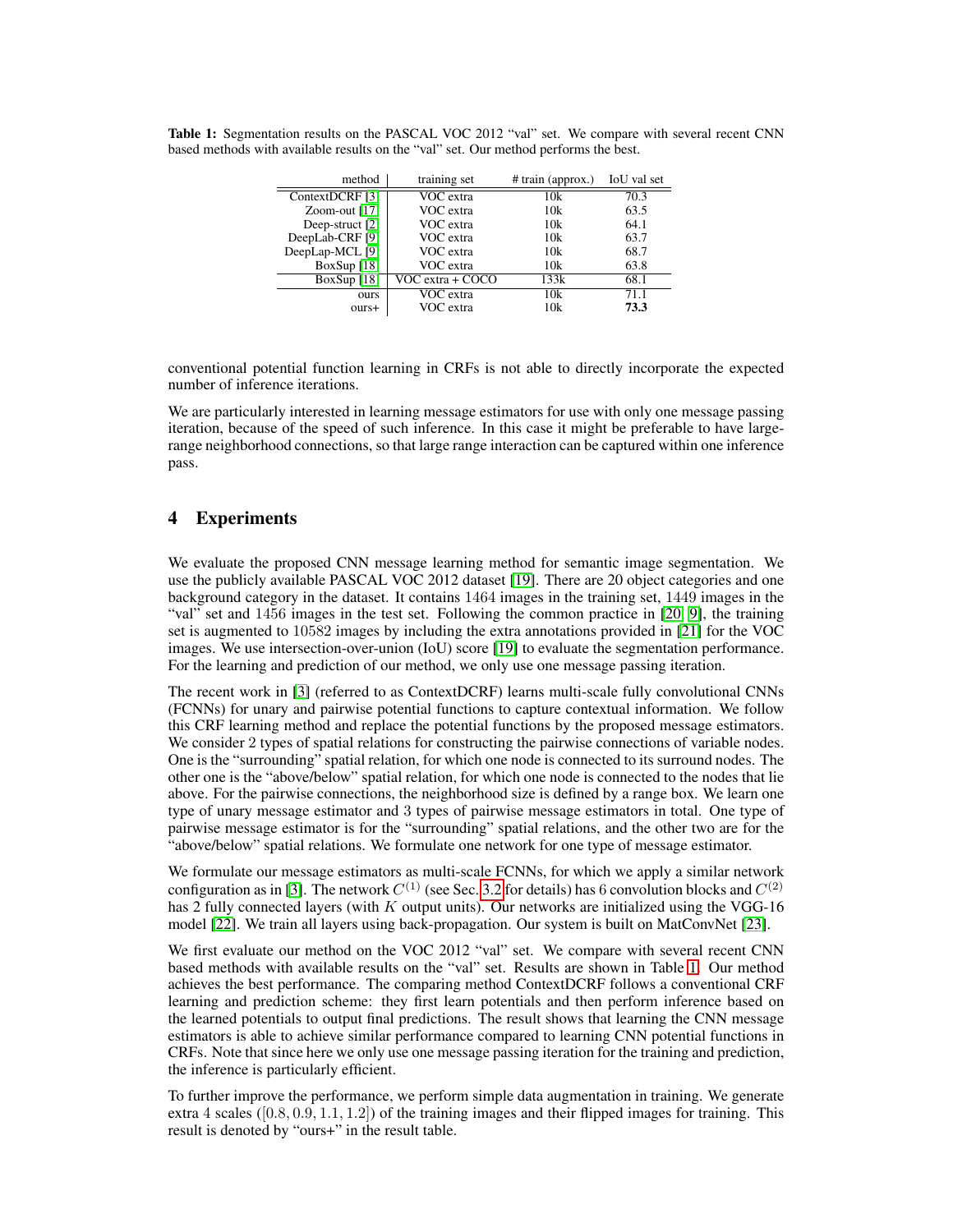Table 2: Category results on the PASCAL VOC 2012 test set. Our method performs the best.

| method          | mean                                                                                                     |      |  |                                                                  |  |  |  | able<br>10g<br>10g |      |      |                | nbik<br>persone belang sepanjang sepanjang sepanjang sepanjang sepanjang sepanjang sepanjang sepanjang sepanjang sepan<br>persone sepanjan sepanjan sepanjan sepanjan sepanjan sepanjan sepanjan sepanjan sepanjan sepanjan sepanjan |           |                               |  |
|-----------------|----------------------------------------------------------------------------------------------------------|------|--|------------------------------------------------------------------|--|--|--|--------------------|------|------|----------------|--------------------------------------------------------------------------------------------------------------------------------------------------------------------------------------------------------------------------------------|-----------|-------------------------------|--|
| DeepLab-CRF [9] | 66.4                                                                                                     | 78.4 |  | 33.1 78.2 55.6 65.3 81.3 75.5 78.6 25.3 69.2 52.7 75.2           |  |  |  |                    | 69.0 |      | 79.1 77.6 54.7 |                                                                                                                                                                                                                                      |           | 78.3 45.1 73.3 56.2           |  |
| DeepLab-MCL [9] | 71.6 84.4 54.5 81.5 63.6 65.9 85.1 79.1 83.4 30.7 74.1 59.8 79.0                                         |      |  |                                                                  |  |  |  |                    | 76.1 | 83.2 |                |                                                                                                                                                                                                                                      |           | 80.8 59.7 82.2 50.4 73.1 63.7 |  |
| FCN-8s [16]     | 62.2 76.8 34.2 68.9 49.4 60.3 75.3 74.7 77.6 21.4 62.5 46.8 71.8 63.9 76.5 73.9 45.2 72.4 37.4 70.9 55.1 |      |  |                                                                  |  |  |  |                    |      |      |                |                                                                                                                                                                                                                                      |           |                               |  |
| CRF-RNN [1]     | 72.0                                                                                                     | 87.5 |  | 39.0 79.7 64.2 68.3 87.6 80.8 84.4 30.4 78.2 60.4                |  |  |  | 80.5               | 77.8 | 83.1 |                |                                                                                                                                                                                                                                      |           | 80.6 59.5 82.8 47.8 78.3 67.1 |  |
| ours            | 73.4 l                                                                                                   | 90.1 |  | 38.6 77.8 61.3 74.3 89.0 83.4 83.3 36.2 80.2 56.4 81.2 81.4 83.1 |  |  |  |                    |      |      | 82.9           |                                                                                                                                                                                                                                      | 59.2 83.4 | 54.3 80.6 70.8                |  |

Table 3: Segmentation results on the PASCAL VOC 2012 test set. Compared to methods that use the same augmented VOC dataset, our method has the best performance.

| method               | training set     | # train (approx.) | IoU test set |
|----------------------|------------------|-------------------|--------------|
| ContextDCRF [3]      | VOC extra        | 10k               | 70.7         |
| Zoom-out $[17]$      | VOC extra        | 10k               | 64.4         |
| FCN-8s [16]          | VOC extra        | 10k               | 62.2         |
| <b>SDS</b> [20]      | VOC extra        | 10k               | 51.6         |
| DeconvNet-CRF [24]   | VOC extra        | 10k               | 72.5         |
| DeepLab-CRF [9]      | VOC extra        | 10k               | 66.4         |
| DeepLab-MCL [9]      | VOC extra        | 10k               | 71.6         |
| CRF-RNN [1]          | VOC extra        | 10k               | 72.0         |
| DeepLab-CRF [25]     | VOC extra + COCO | 133k              | 70.4         |
| DeepLab-MCL [25]     | VOC extra + COCO | 133k              | 72.7         |
| $BoxSup$ (semi) [18] | VOC extra + COCO | 133k              | 71.0         |
| CRF-RNN [1]          | VOC extra + COCO | 133k              | 74.7         |
| ours                 | VOC extra        | 10k               | 73.4         |

We further evaluate our method on the VOC 2012 test set. We compare with recent state-of-the-art CNN methods with competitive performance. The results are described in Table 3. Since the ground truth labels are not available for the test set, we evaluate our method through the VOC evaluation server. We achieve very competitive performance on the test set: 73.4 IoU score<sup>1</sup>, which is to date the best performance amongst methods that use the same augmented VOC training dataset [21] (marked as "VOC extra" in the table). These results validate the effectiveness of direct message learning with CNNs. We also include a comparison with methods which are trained on the much larger COCO dataset (around 133K training images). Our performance is comparable with these methods, even though we make use of many fewer training images.

The results for each category is shown in Table 2. We compare with several recent methods which transfer layers from the same VGG-16 model and use the same training data. Our method performs the best for 13 out of 20 categories.

## 5 Conclusion

We have proposed a new deep message learning framework for structured CRF prediction. Learning deep message estimators for the message passing inference reveals a new direction for learning deep structured model. Learning CNN message estimators is efficient, which does not involve expensive inference steps for gradient calculation. The network output dimension for message estimation is the same as the number of classes, which does not increase with the order of the potentials, and thus CNN message learning has less network parameters and is more scalable in the number of classes compared to conventional potential function learning. Our impressive performance for semantic segmentation demonstrates the effectiveness and usefulness of the proposed deep message learning. Our framework is general and can be readily applied to other structured prediction applications.

Acknowledgements This research was supported by the Data to Decisions Cooperative Research Centre and by the Australian Research Council through the ARC Centre for Robotic Vision CE140100016 and through a Laureate Fellowship FL130100102 to I. Reid. Correspondence should be addressed to C. Shen.

<sup>&</sup>lt;sup>1</sup> The result link provided by VOC evaluation server: <http://host.robots.ox.ac.uk:8080/anonymous/DBD0SI.html>